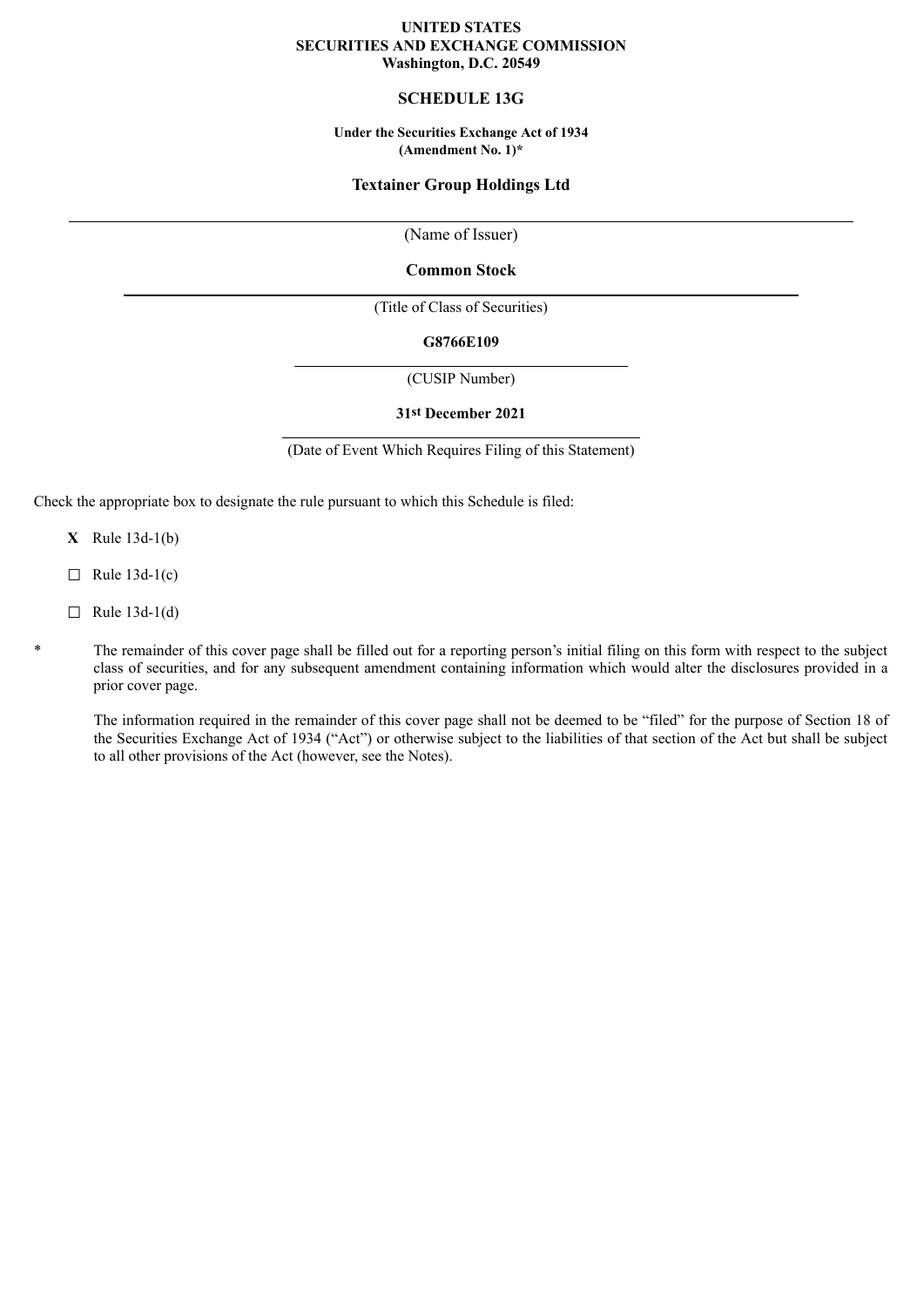### CUSIP No.: **G8766E109**

### 1. Names of Reporting Persons: **MandG Investment Managers (PTY) Ltd No I.R.S. Identification Number**

2. Check the Appropriate Box if a Member of a Group (See Instructions**)**

 $(a)$   $\Box$  $(b)$   $\Box$ 

3. SEC Use Only

4. Citizenship or Place of Organization: **Western Cape, South Africa**

Number of Shares Beneficially Owned By Each Reporting Person With:

- 5. Sole Voting Power: **4,989,109**
- 6. Shared Voting Power**: 0**
- 7. Sole Dispositive Power: **4,989,109**
- 8. Shared Dispositive Power: **0**
- 9. Aggregate Amount Beneficially Owned by Each Reporting Person: **4,989,109**
- 10. Check if the Aggregate Amount in Row (9) Excludes Certain Shares (See Instructions)  $\Box$
- 11. Percent of Class Represented by Amount in Row (9): **10.13%**
- 12. Type of Reporting Person (See Instructions): **IA**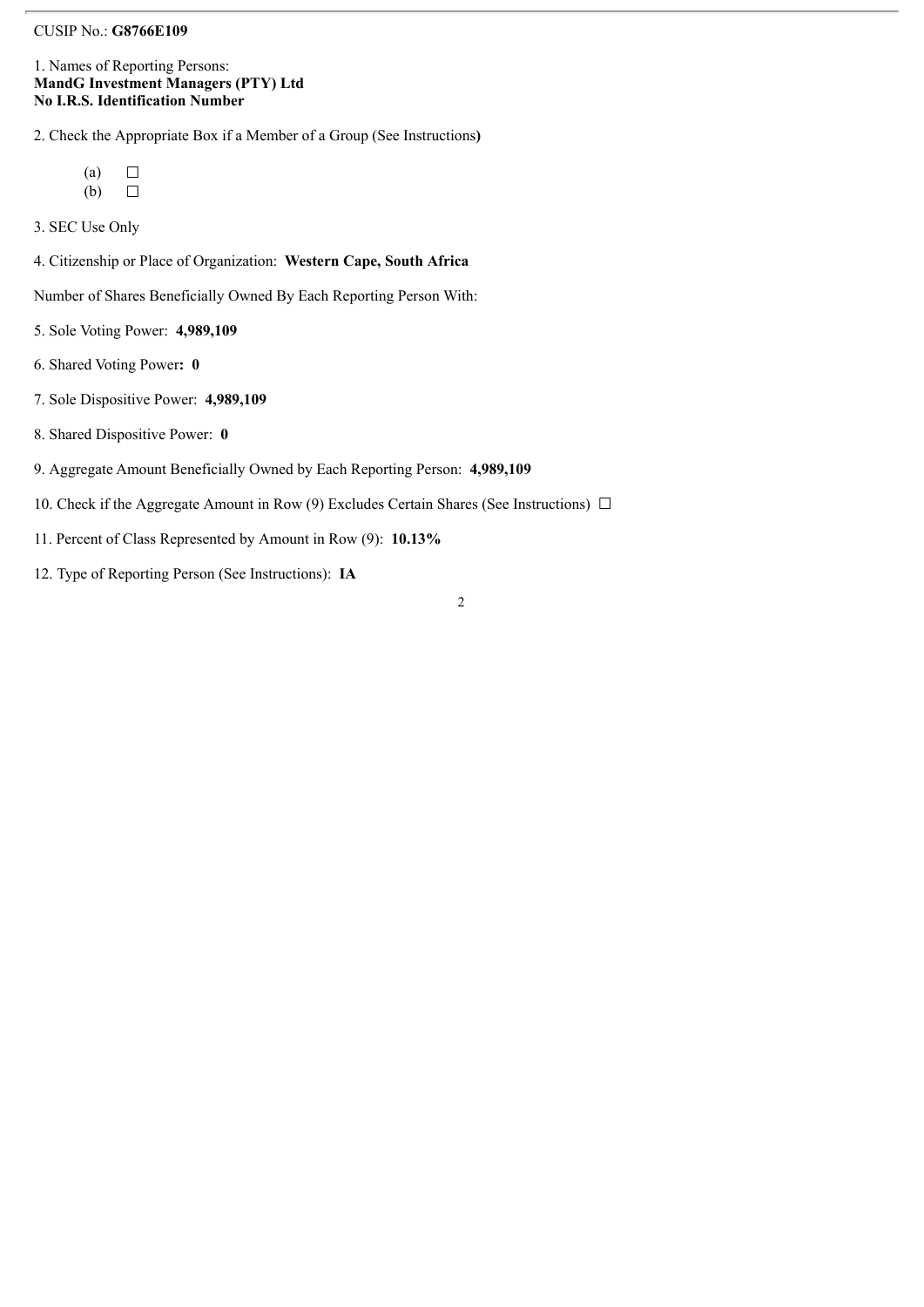### **Item 1.**

- (a) Name of Issuer: **Textainer Group Holdings Ltd**
- (b) Address of Issuer's Principal Executive Offices: **Century House 16 Par-La-Ville Road, Hamilton HM 08, Bermuda**

## **Item 2.**

- (a) Name of Person Filing: **MandG Investment Managers (PTY) Ltd**
- (b) Address of Principal Business Office or, if none, Residence: **Protea Place, 30 Dreyer Street, Claremont, Cape Town, Western Cape 7700, ZA**
- (c) Citizenship: **Western Cape, South Africa**
- (d) Title of Class of Securities: **Common Stock Class**

## (e) CUSIP Number: **G8766E109**

**Item 3.** If this statement is filed pursuant to §§240.13d-1(b) or 240.13d-2(b) or (c), check whether the person filing is a:

- (a)  $\Box$  Broker or dealer registered under section 15 of the Act (15 U.S.C. 780).
- (b)  $\Box$  Bank as defined in section 3(a)(6) of the Act (15 U.S.C. 78c).
- 
- (c)  $\Box$  Insurance company as defined in section 3(a)(19) of the Act (15 U.S.C. 78c).<br>(d)  $\Box$  Investment company registered under section 8 of the Investment Company *P* Investment company registered under section 8 of the Investment Company Act of 1940 (15 U.S.C 80a-8).
- (e)  $\boxtimes$  An investment adviser in accordance with §240.13d-1(b)(1)(ii)(E);
- (f)  $\Box$  An employee benefit plan or endowment fund in accordance with §240.13d-1(b)(1)(ii)(F);
- (g)  $\Box$  A parent holding company or control person in accordance with § 240.13d-1(b)(1)(ii)(G);
- (h)  $\Box$  A savings associations as defined in Section 3(b) of the Federal Deposit Insurance Act (12 U.S.C. 1813);
- (i)  $\Box$  A church plan that is excluded from the definition of an investment company under section 3(c)(14) of the Investment Company Act of 1940 (15 U.S.C. 80a-3);
- (i)  $\Box$  A non-U.S. institution in accordance with §240.13d-1(b)(1)(ii)(J).
- (k)  $\Box$  Group, in accordance with §240.13d-1(b)(1)(ii)(K).

#### **(e) MandG Investment Managers (PTY) Ltd is an investment adviser in accordance with s.240.13d-1(b)(1)(ii)(E)**

### All the securities covered by this report are legally owned by MandG Investment Managers (PTY) Ltd Investment advisory **clients, and none are directly owned by MandG Investment Managers (PTY) Ltd.**

3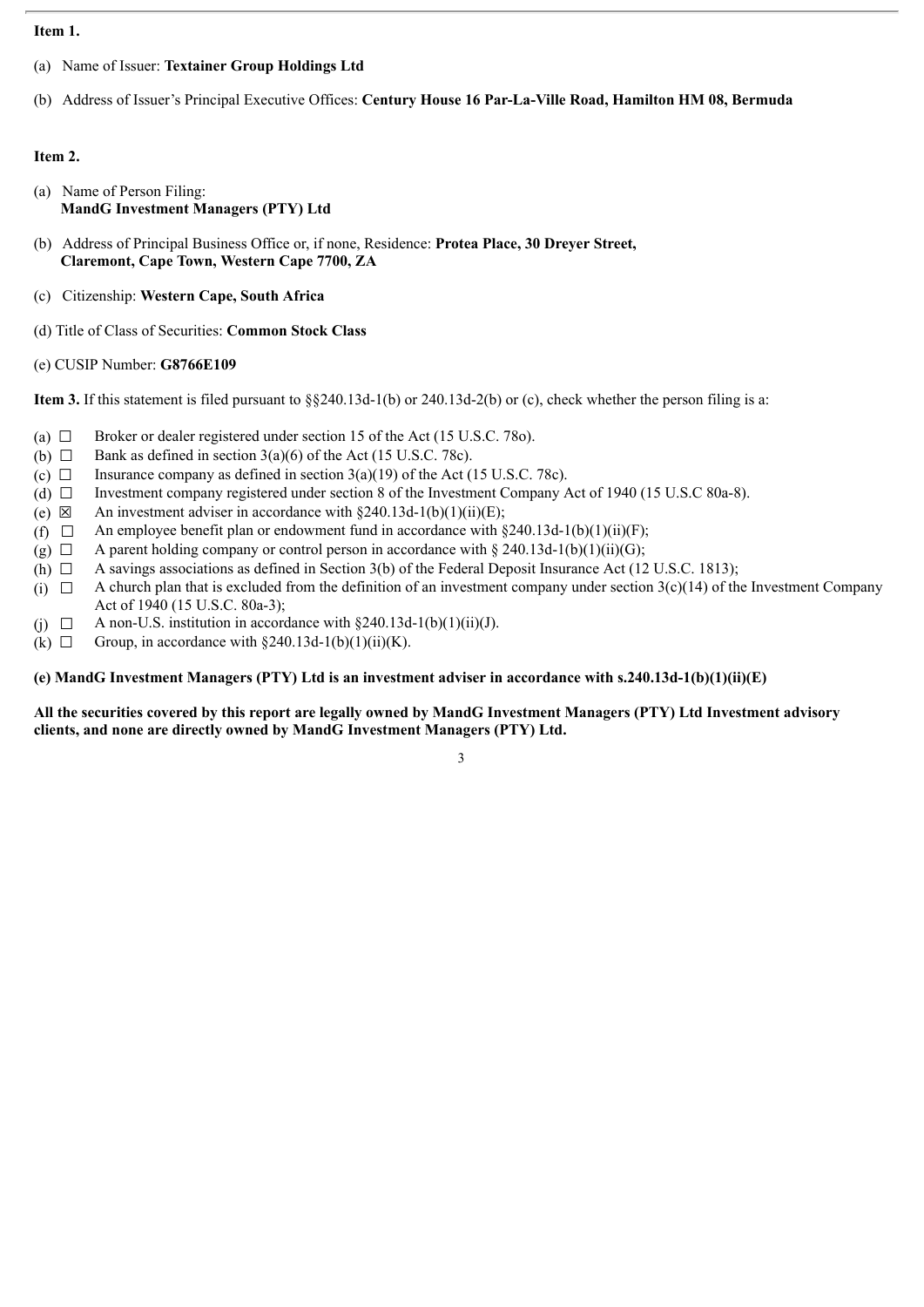### **Item 4. Ownership.**

Provide the following information regarding the aggregate number and percentage of the class of securities of the issuer identified in Item 1.

# **MandG Investment Managers (PTY) Ltd**

- (a) Amount beneficially owned: **4,989,109**
- (b) Percent of class: **10.13%**
	- (c) Number of shares as to which the person has:
		- (i) Sole power to vote or to direct the vote: **4,989,109**
		- (ii) Shared power to vote or to direct the vote: **0**
	- (iii) Sole power to dispose or to direct the disposition of: **4,989,109**

(iv) Shared power to dispose or to direct the disposition of: **0**

## **Item 5. Ownership of Five Percent or Less of a Class Not Applicable.**

**Item 6. Ownership of More than Five Percent on Behalf of Another Person. Not Applicable.**

Item 7. Identification and Classification of the Subsidiary Which Acquired the Security Being Reported on By the Parent Holding **Company**

**Not Applicable.**

**Item 8. Identification and Classification of Members of the Group Not Applicable.**

**Item 9. Notice of Dissolution of Group Not Applicable.**

## **Item 10. Certification**

By signing below I certify that, to the best of my knowledge and belief, the securities referred to above were acquired and are held in the ordinary course of business and were not acquired and are not held for the purpose of or with the effect of changing or influencing the control of the issuer of the securities and were not acquired and are not held in connection with or as a participant in any transaction having that purpose or effect.